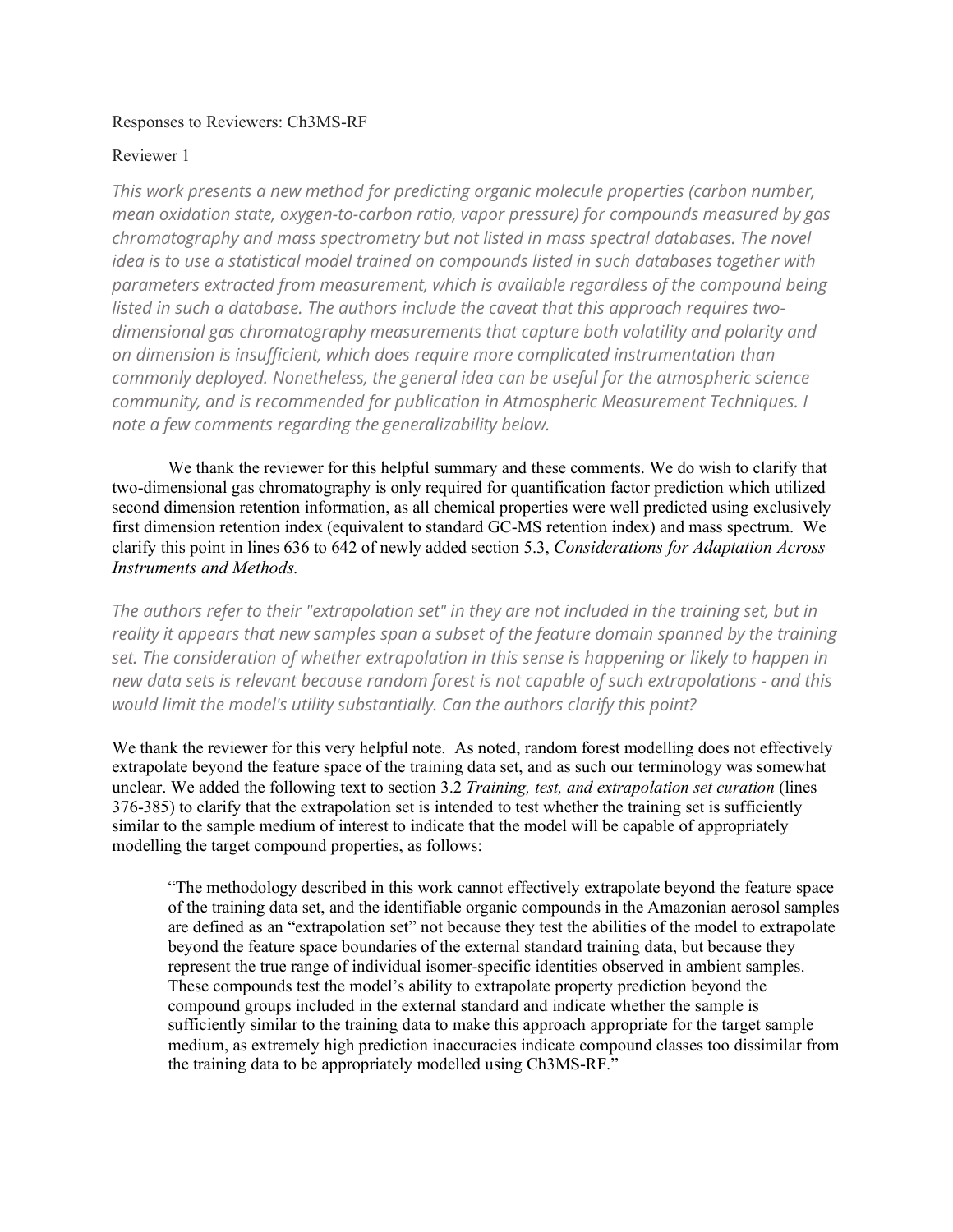I assume the results are solely applicable to samples run on the same instrument with the same protocol, as the retention time is dependent on the operating procedure. For any new protocol a new model would have to be trained. Can this model be used to generate predictions using measurements on similar instruments using the same protocol, or does a new model have to be trained on each instrument? For publication, the authors should include a statement regarding what is required for adaptation by other users.

Thank you for this helpful comment. The protocol utilized in this methodology normalizes retention times to an alkane internal standard series such that retention indices are indicative of when compounds elute relative to known compounds (normal alkanes). Using a retention index is a very standard technique in chromatography to compare results for samples run on different instruments. In cases where elution times are normalized to known compounds such as normal alkanes, and similar phase columns are utilized, this technique is highly adaptable across instruments and techniques. To more quantitatively address this point, we have added section 5.3 *Considerations for Adaptation Across Instruments and Methods* and figure 8, in which we test how sensitive prediction performances for each property are to drifts in retention indices. The results of this analysis indicate that O:C and average carbon oxidation state predictions are not significantly affected by retention time drifts between the training set and the test set, while carbon number and vapor pressure predictions are more sensitive but still robust within drifts the equivalent of up to 1 carbon number unit. Section 5.3 now addresses this and other concerns, highlighting that spectra and retention times/indices produced by other instruments may be used, so long as retention index drifts can be normalized to less than the equivalent of the elution time between two linear alkanes difference, the column type is standardized, and the retention times and spectra of oxygenated species are consistently either derivatized or underivatized.

## **5.3 Considerations for Adaptation Across Instruments and Methods**

The approach presented in this work prioritizes continuity between training, test, and sample data by exclusively training the model on data produced by a single instrument using a standardized methodology. This approach was selected to ensure that the patterns identified by Ch3MS-RF modelling in the training data were as directly relevant as possible to the unidentifiable sample compounds of interest. However, in some cases, accumulation of a representative external standard spanning the entire feature domain of unidentifiable compounds of interest may not be practical or possible. Electron ionization (70 eV) mass spectrometry is an extremely well characterized and consistent technique, but chromatographic retention times and indices can vary. In order for data produced by multiple instruments and techniques to be integrated within Ch3MS-RF, it is therefore important to establish the tolerance of prediction performance to drifts in retention index.

To test sensitivity to retention index or retention time shifts across instruments and methods, the vapor pressure, carbon number,  $\overline{OS_c}$ , and O:C of the external standard test set compounds were predicted using retention index inputs that were shifted from their observed retention indices. A broad range of shifts from -200 (indicating the equivalent of a two-carbon number shift, for example if in the test sample heptadecane were to elute at the time that pentadecane eluted in the training standard run) to  $+200$  were tested (including -200, -150, -100, -50, -25,  $+25$ ,  $+50$ ,  $+100$ ,  $+150, +200$ ). A new mean average error was calculated for each set of predictions based on the shifted retention indices and compared to the unshifted mean average error to calculate the %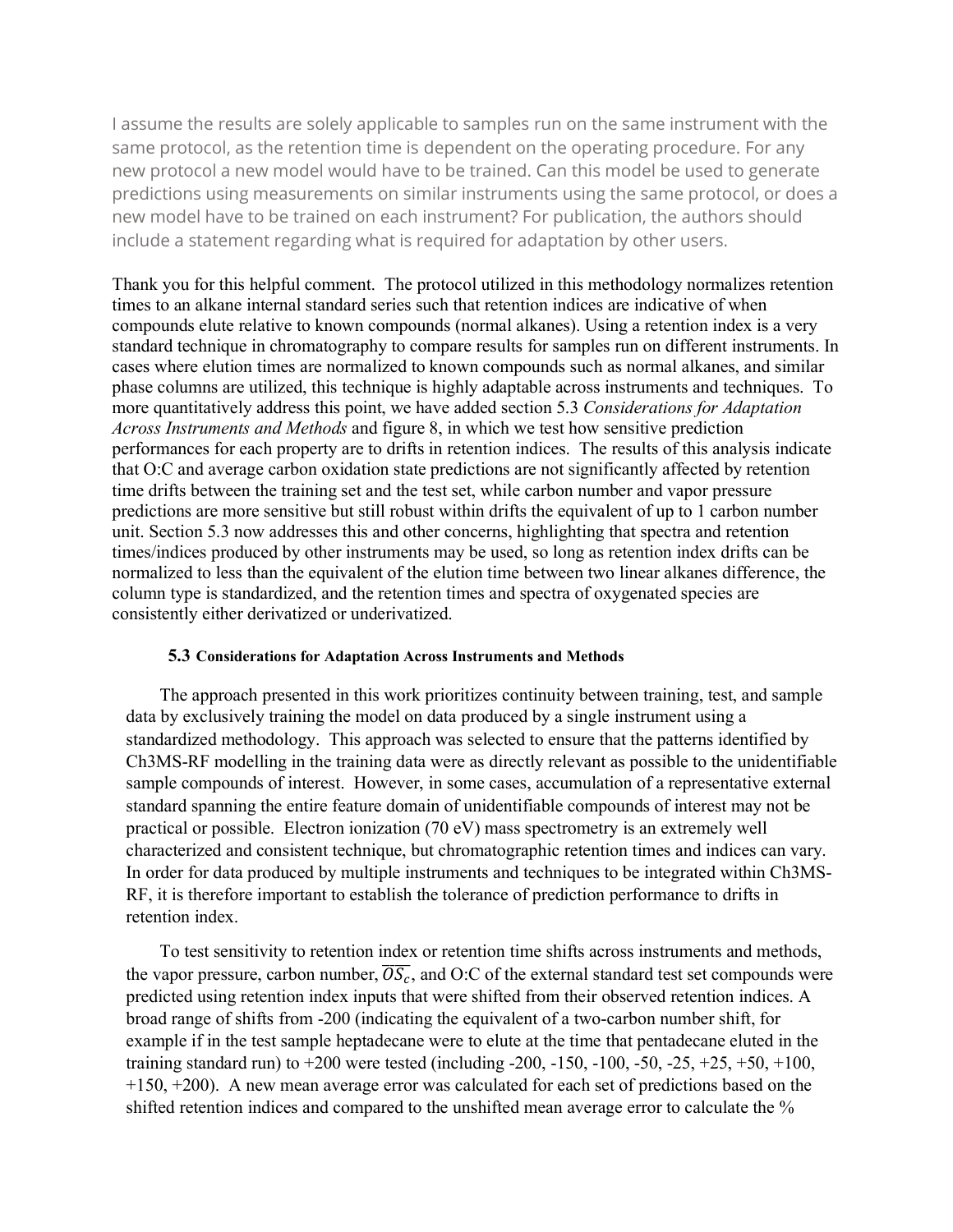increase in mean average error as a function of test set retention index shift. These results are visualized in Figure 8. The two measures of oxidation,  $\overline{OS_c}$  and O:C were relatively insensitive to retention index shifts, as their mean average errors increased by less than 10% at a retention index shift of  $\pm 200$  and by  $\leq 5\%$  within retention index shifts of  $\pm 100$ . Carbon number and vapor pressure predictions were more sensitive to retention index shifts, as would be expected given that retention times are more directly physically related to these two properties. At retention index shifts of  $+200$ , mean average error of carbon number prediction increased by 44%, while a shift of -200 produced vapor pressure predictions that increased by 39%, both of which significantly decrease the utility of the produced predictions. However, within retention index shifts of  $\pm 100$ , increases in vapor pressure and carbon number prediction errors are modest, with all calculated MAE % error increases  $\leq 10\%$ , with the exception of a 12% increase in error for vapor pressure predictions at a retention index shift of -100. Vapor pressure prediction in fact appears to slightly improve at shifts of  $\pm$  25-50, but these improvements are extremely modest (<3%), are attributable to the generally higher uncertainties in vapor pressure prediction, and are not significantly different from predictions produced at a retention index shift of 0. Reported n-alkane normalized kovats indices of compounds within standardized column types (semistandard non-polar, standard nonpolar, etc.) typically vary by <50, meaning that where methodologies allow test compound kovats or retention indices to be calculated, predictions utilizing training data from instruments and analysis protocols not used on the test samples are likely to be robust, particularly for O:C and  $\overline{OS_c}$ . For methodologies that do not use internal standards and that cannot otherwise easily yield kovats indices, protocols using similar columns and temperature ramps would likely produce retention times that could be substituted for retention indices in the Ch3MS-RF methodology. This approach would be usable across multiple instrumentations, provided it could be established that the retention times of any given compound produced by the training and test instrument drift by less than 1 carbon number equivalent.

In summary, training and/or test data from multiple instruments and protocols can be combined to meet user needs, provided the following criteria are met: 1) the same ionization energy (typically 70 eV) is used 2) retention index or retention time drifts between instruments or protocols can be normalized to less than the difference of the elution time between two sequential linear alkanes (retention index drift of <100) 3) similar phase columns are used (semistandard nonpolar, standard nonpolar, etc) 4) samples and training data are consistently either derivatized or underivatized, and if derivatized use a consistent derivatization agent. It is also important to keep in mind that the training data must span the anticipated feature space of the use data set, and that in cases of doubt this can be tested by adding extrapolation set compounds identified from the sample medium. For chemical properties modelling, this approach can be adapted from the GCxGC approach presented for any instrument using chromatography- electron ionization-mass spectrometry that has the capacity to yield at least unit resolution mass spectra and for which spectra can be sufficiently deconvoluted to yield clean analyte spectra. The model structure and provided sample code are highly flexible and could be utilized to predict any property of interest that might reasonably be expected to be reflected in the combination of compound mass spectra and chromatographic retention time, although performance evaluation is always important for ensuring that the patterns are sufficiently strong to enable accurate property prediction using Ch3MS-RF.